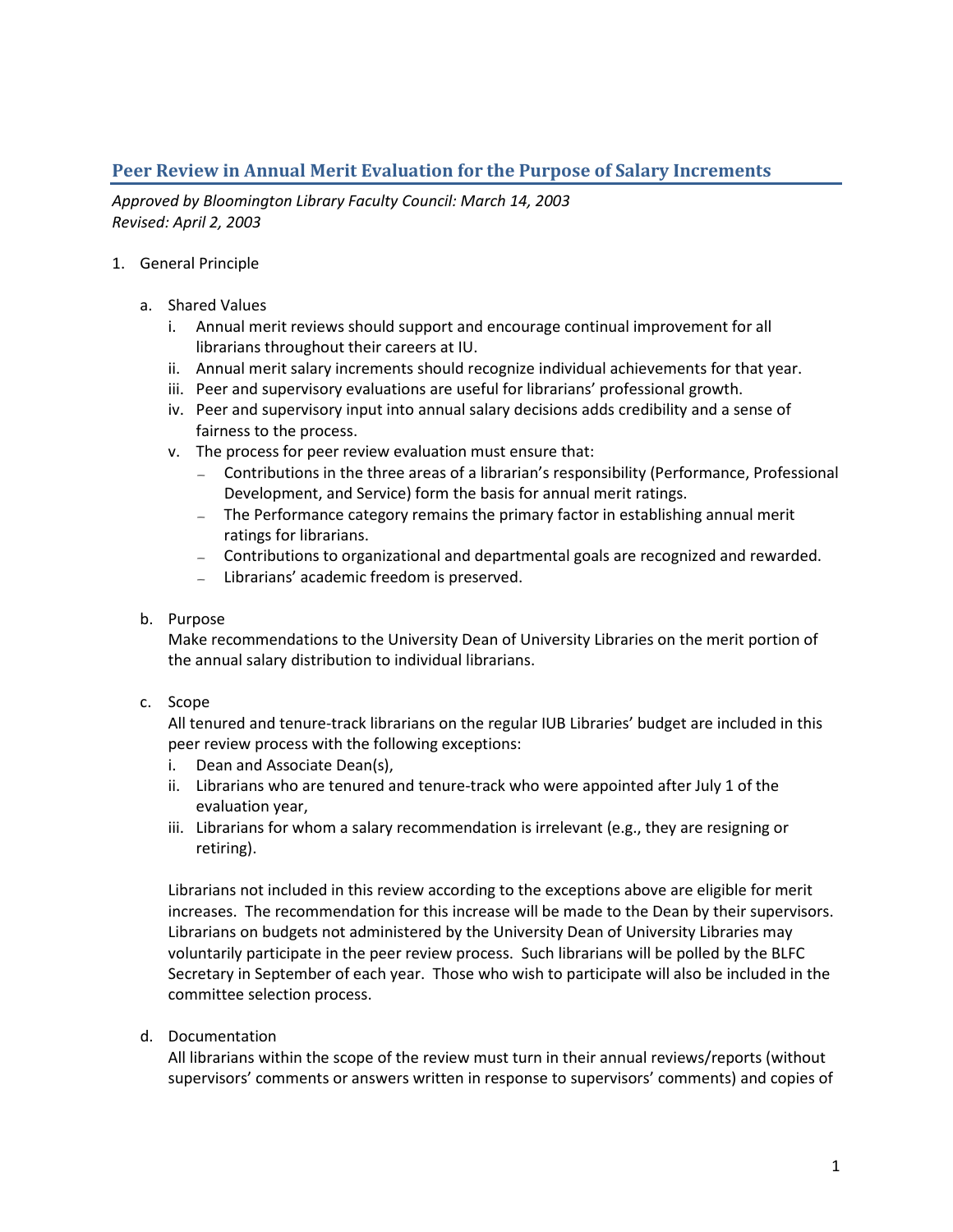their position descriptions to the Peer committee. Librarians have the option to submit additional documentation. The Peer Committee may also request additional documentation.

e. Criteria for Review

The merit evaluation will focus on the traditional areas of a librarian's responsibility (Performance, Professional Development/Research/Creativity, and Service), as well as standards of professional conduct appropriate to the librarian, including the fundamental responsibilities set out in the Code of Academic Ethics. The Peer Committee will focus on the librarian's position description in defining the context for judging the accomplishments and the nature of the contributions. The judgment will be on the quality of the accomplishments.

The annual merit review criteria are based on the Criteria for Librarian Promotions (See: Library Faculty Handbook), but differ because the merit evaluation covers one year only. The merit criteria recognize different expectations for assistant and associate/full librarians.

## f. Performance

The Peer Committee will consider the following in assessing the librarian's performance:

- i. Contribution to the work of the position (e.g., the volume of work, the quality of work, innovation, evidence of managerial competence)
- ii. Contribution to the department's goals and to library-wide goals

In order to achieve a Level II rating in Performance, the following standard must be met:

- i. Assistant librarians: good, meets the requirements of operational standards
- ii. Associate/Full librarians: excellent, exceeding the requirements of operational standards

#### g. Professional Development/Research/Creativity

The Peer Committee will consider the following in assessing the librarian's professional development:

- i. Quality of the contributions
- ii. Effect on the development of the individual, primarily as a librarian, but also as a member of the university community

In order to achieve a Level II rating in Professional Development, the following standard must be met:

- i. Assistant librarians: promising beginning
- ii. Associate/Full librarians: Satisfactory, demonstrating responsiveness to the demands of the profession

#### h. Service

The Peer Committee will consider the following in assessing the librarian's service:

- i. Quality of the contributions and the effectiveness with which the service is performed
- ii. Relation to the general welfare of the University and/or the profession
- iii. Effect on the development of the individual primarily as a librarian, but also as a member of the university community

In order to achieve a Level II rating in service the following standard must be met:

i. Assistant librarians: promising beginning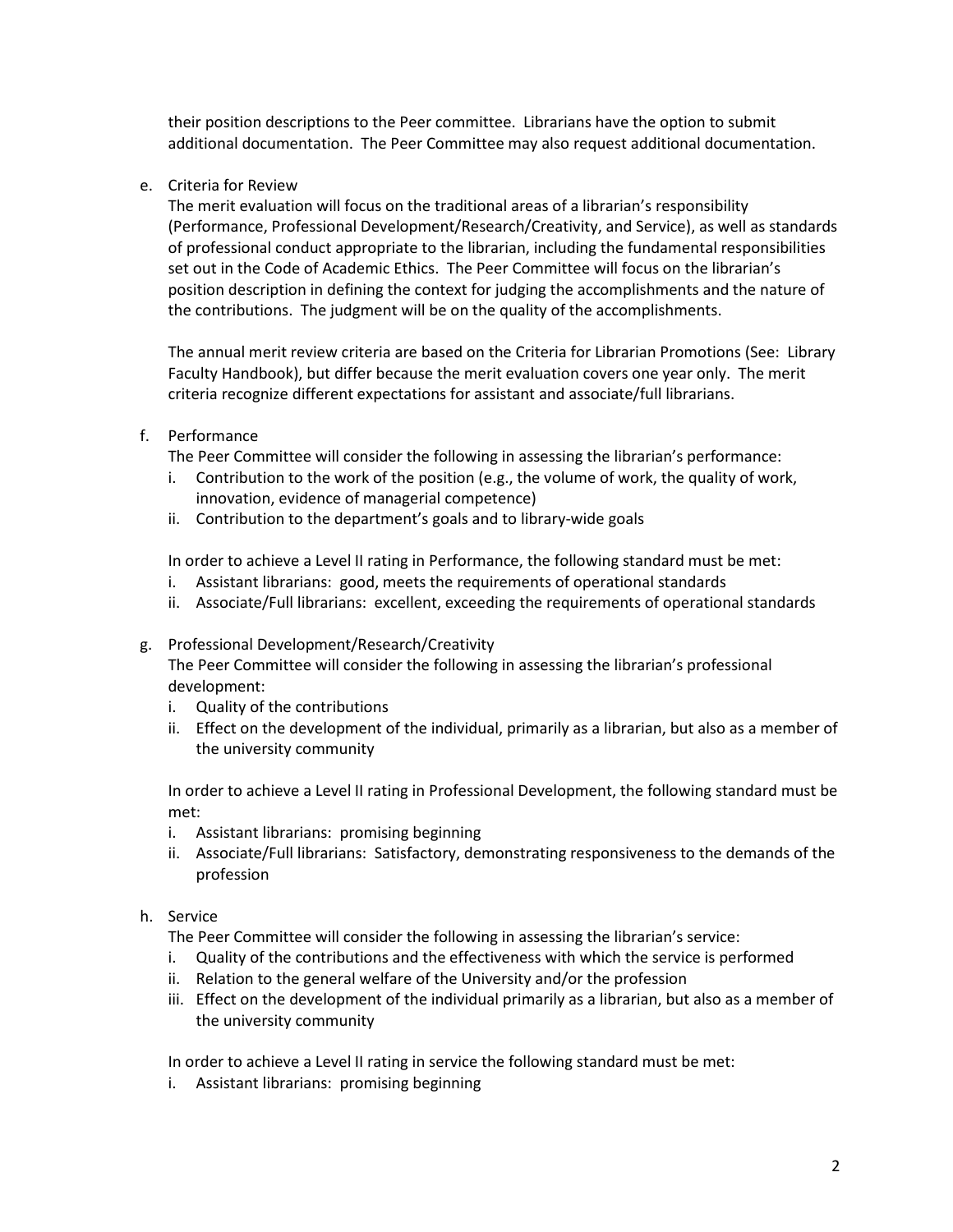- ii. Associate/Full librarians: satisfactory, reflecting favorably on the University and the Libraries
- 2. Peer Committee for Annual Merit Review

BLFC will appoint a Peer Committee of four librarians to review the documentation presented by librarians. Once a librarian serves on the Peer Committee, that librarian may not serve again for five years. Librarians included in the review process, plus those librarians on budgets not administered by the University Dean of University Libraries who have chosen to participate, are eligible to be appointed to the Peer Committee. The committee will establish procedures for excusing members from deliberations due to possible conflicts of interest (e.g., their own evaluation, a spouse, etc.) or other unavoidable circumstances.

Selection of the Peer Committee will be by lottery. Prior to November 1 each year, the BLFC secretary will randomly select the names of 4 librarians from those eligible for membership on the Peer Committee. Those agreeing to serve will be appointed by BLFC for a one-year term.

3. Peer Committee Procedures and Merit Ranking

In November, the BLFC Secretary will call the first meeting of the Peer Committee and will preside over the meeting until such time as a chair is selected by the Peer Committee. Using the criteria listed above, the Peer Committee will evaluate each librarian in all three areas of the annual review/report using the following ratings. After assigning a rating to each area, the Peer Committee will assign each librarian an overall rating based on the following guidelines:

- a. Overall Merit Ratings:
	- i. Level I: Does not meet normal and expected standards of excellent for [year]

Conditions resulting in this overall rating:

Level I in Performance, even if a Level II or above has been achieved in both of the other categories

OR

Level I in BOTH Professional Development AND Service, even if a Level II or above in Performance has been achieved.

The Peer Committee will write brief justifications for each Level I overall rating.

ii. Level II: "Excellent" (meets or exceeds normal and expected standards of excellence for [year])

Minimum requirements:

Level II in Performance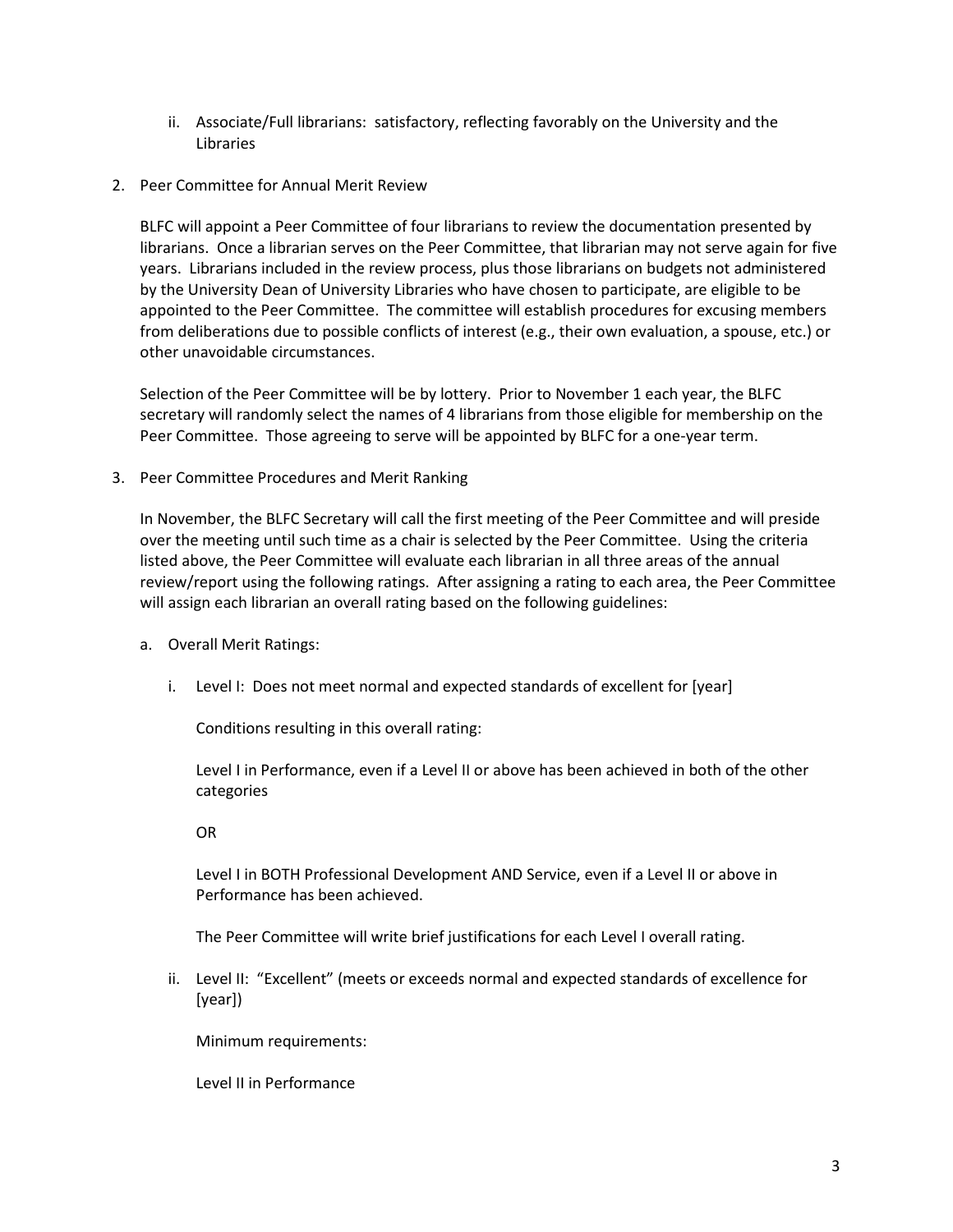AND

Level II in EITHER Professional Development OR Service

In recognition of the natural ebb and flow of involvement in Professional Development and Service over a career, librarians who do not meet expectations in ONE of these categories in any given year are eligible for a Level II rating. However, the Peer Committee should inform such librarians that their accomplishments in the category that was rated Level I do not meet expectations.

iii. Level III: "Outstanding" (deserving of special recognition for outstanding accomplishments for [year])

Minimum requirements:

Level III in Performance (normally)\*

AND

Level III in EITHER Professional Development OR Service (with nothing less than a Level II in either of these two categories)

There could be an exceptional case where a librarian with a Level II in Performance and outstanding accomplishments in other areas would be rated Level III overall. The number of Level III ratings given by the Peer Committee will vary according to the accomplishments of the librarians each year. The Peer Committee is strongly advised to keep the number of Level III ratings small in order to validate the excellence of Level II librarians and still have special significance for Level III librarians. The Peer Committee will write brief justifications for each Level III overall rating.

The Peer Committee members will treat as confidential all information acquired during consideration of an individual's merit category.

#### 4. Communicating the Results of the Peer Review Process

The Peer Committee will prepare a brief statement about each librarian reviewed and forward ratings and statements (including justifications for overall Level I and Level III ratings) to the Libraries Human Resources Department, which will send them to the Dean, to each librarian, and the librarian's supervisor as soon as they are completed. The Libraries Human Resources Department will place the ratings and comments in the librarian's personnel file.

Librarians who wish to disagree with or add a response to the Peer Committee's evaluation are to address the response to the Dean by April 20. In accordance with the BFC Annual Merit Evaluation Policy no. 4, the merit category assigned to each librarian by the Peer Committee will be included in the librarian's annual salary letter from the Dean. For librarians on budgets not administered by the University Dean of University Libraries who have chosen to participate in the peer review process, the Dean will communicate the results of the peer review to the appropriate administrators and/or supervisors.